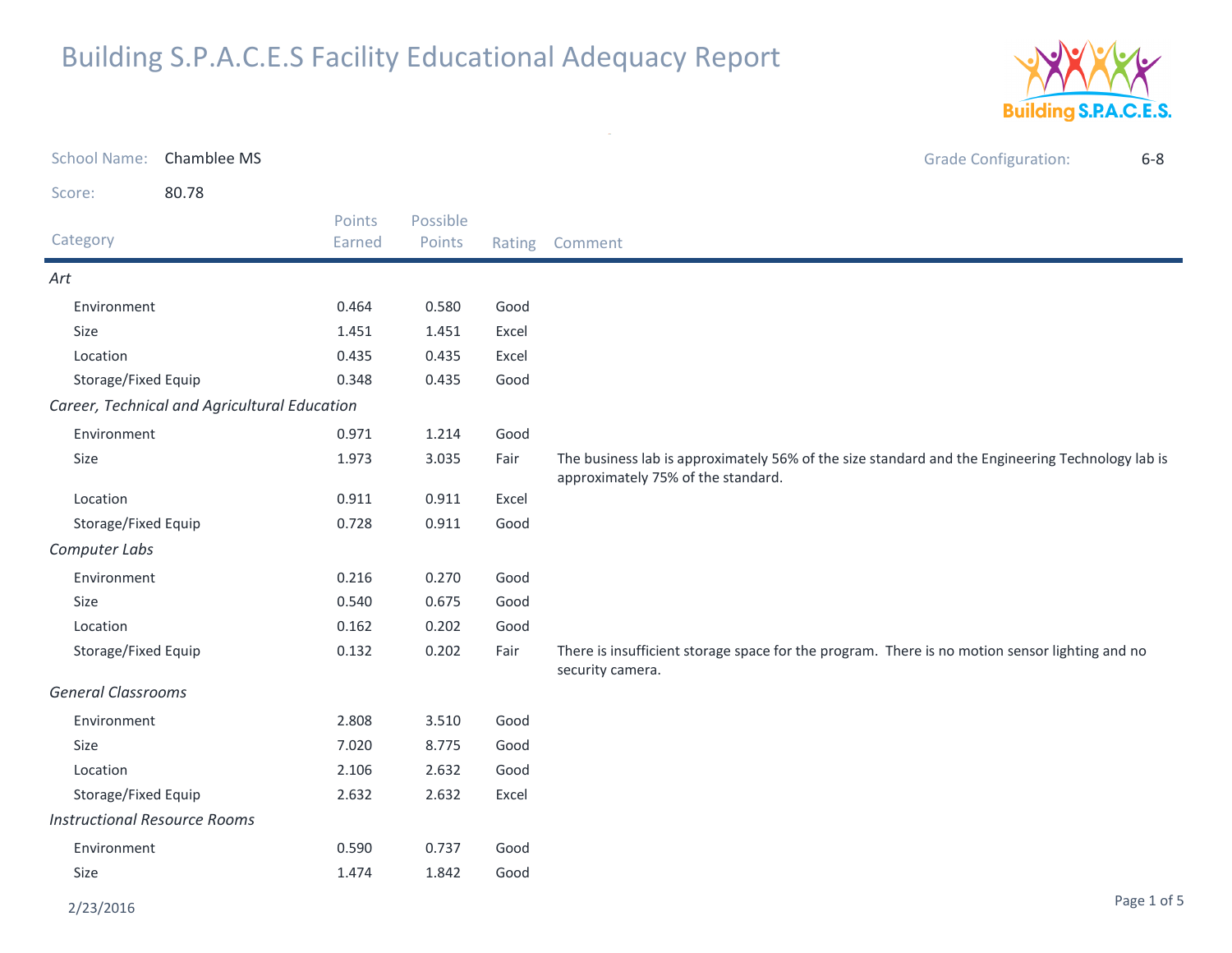

| <b>School Name:</b>                 | Chamblee MS |                  |                    |        | <b>Grade Configuration:</b>                                                                                                       | $6 - 8$ |
|-------------------------------------|-------------|------------------|--------------------|--------|-----------------------------------------------------------------------------------------------------------------------------------|---------|
| Score:                              | 80.78       |                  |                    |        |                                                                                                                                   |         |
| Category                            |             | Points<br>Earned | Possible<br>Points | Rating | Comment                                                                                                                           |         |
| <b>Instructional Resource Rooms</b> |             |                  |                    |        |                                                                                                                                   |         |
| Location                            |             | 0.553            | 0.553              | Excel  |                                                                                                                                   |         |
| Storage/Fixed Equip                 |             | 0.359            | 0.553              | Fair   | Some Instructional Resource rooms do not have storage for teacher or student materials.                                           |         |
| <b>Learning Environment</b>         |             |                  |                    |        |                                                                                                                                   |         |
| Learning Style Variety              |             | 3.600            | 4.500              | Good   |                                                                                                                                   |         |
| <b>Interior Environment</b>         |             | 1.440            | 1.800              | Good   |                                                                                                                                   |         |
| <b>Exterior Environment</b>         |             | 1.350            | 1.350              | Excel  |                                                                                                                                   |         |
| Environment                         |             | 0.668            | 0.835              | Good   |                                                                                                                                   |         |
| Media Center                        |             |                  |                    |        |                                                                                                                                   |         |
| Size                                |             | 1.044            | 2.088              | Poor   | The media center is approximately 57% of the size standard.                                                                       |         |
| Location                            |             | 0.501            | 0.626              | Good   |                                                                                                                                   |         |
| Storage/Fixed Equip                 |             | 0.407            | 0.626              | Fair   | There are not enough power sources to accommodate recharging laptop and iPad carts.                                               |         |
| Music                               |             |                  |                    |        |                                                                                                                                   |         |
| Environment                         |             | 0.530            | 0.662              | Good   |                                                                                                                                   |         |
| Size                                |             | 1.076            | 1.655              | Fair   | While the mental health facility room slightly exceed the size standard, the choral room is<br>approximately 62% of the standard. |         |
| Location                            |             | 0.497            | 0.497              | Excel  |                                                                                                                                   |         |
| Storage/Fixed Equip                 |             | 0.323            | 0.497              | Fair   | There are no practice rooms for the choral or orchestra rooms.                                                                    |         |
| <b>Performing Arts</b>              |             |                  |                    |        |                                                                                                                                   |         |
| Environment                         |             | 0.301            | 0.377              | Good   |                                                                                                                                   |         |
| Size                                |             | 0.754            | 0.942              | Good   |                                                                                                                                   |         |
| Location                            |             | 0.283            | 0.283              | Excel  |                                                                                                                                   |         |
| Storage/Fixed Equip                 |             | 0.184            | 0.283              | Fair   | The stage is only ADA accessible from the back. There is no sound system.                                                         |         |

 $\sim$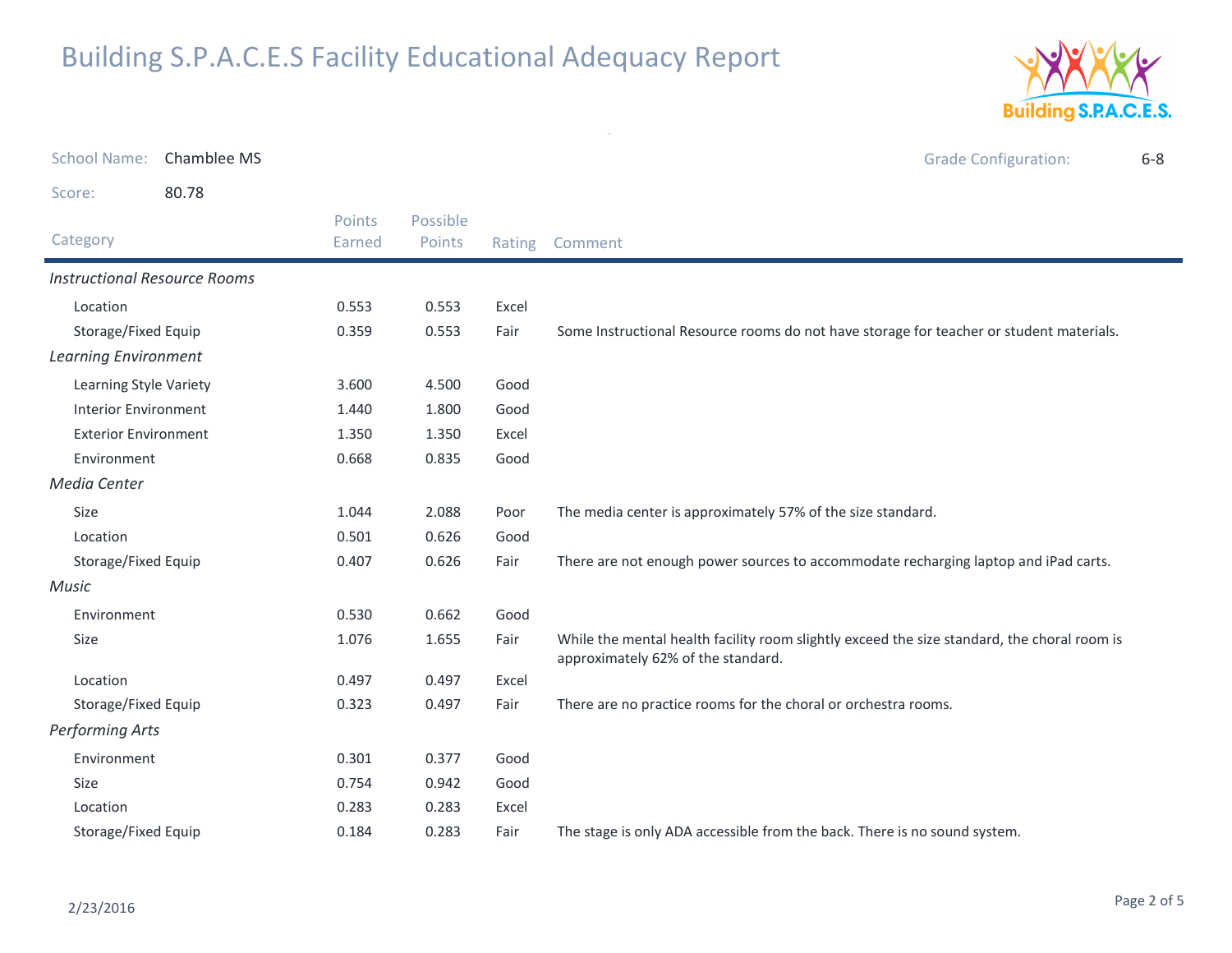

|                                 | School Name: Chamblee MS         |                  |                    |        | <b>Grade Configuration:</b><br>$6 - 8$                                                                                                                                                                                          |
|---------------------------------|----------------------------------|------------------|--------------------|--------|---------------------------------------------------------------------------------------------------------------------------------------------------------------------------------------------------------------------------------|
| Score:                          | 80.78                            |                  |                    |        |                                                                                                                                                                                                                                 |
| Category                        |                                  | Points<br>Earned | Possible<br>Points | Rating | Comment                                                                                                                                                                                                                         |
| <b>Physical Education</b>       |                                  |                  |                    |        |                                                                                                                                                                                                                                 |
| Environment                     |                                  | 1.728            | 2.160              | Good   |                                                                                                                                                                                                                                 |
| Size                            |                                  | 2.700            | 5.400              | Poor   | The standard calls for two gyms but the school has only one and it only meets approximately<br>64% of the standard.<br>The standards also call for two additional areas. There is a weight room but no multipurpose<br>space.   |
| Location                        |                                  | 1.620            | 1.620              | Excel  |                                                                                                                                                                                                                                 |
| Storage/Fixed Equip             |                                  | 1.053            | 1.620              | Fair   | There is no padding under one of the backboards.                                                                                                                                                                                |
| <b>Science</b>                  |                                  |                  |                    |        |                                                                                                                                                                                                                                 |
| Environment                     |                                  | 0.687            | 0.859              | Good   |                                                                                                                                                                                                                                 |
| <b>Size</b>                     |                                  | 1.718            | 2.147              | Good   |                                                                                                                                                                                                                                 |
| Location                        |                                  | 0.644            | 0.644              | Excel  |                                                                                                                                                                                                                                 |
| Storage/Fixed Equip             |                                  | 0.644            | 0.644              | Excel  |                                                                                                                                                                                                                                 |
|                                 | Self-Contained Special Education |                  |                    |        |                                                                                                                                                                                                                                 |
| Environment                     |                                  | 0.393            | 0.491              | Good   |                                                                                                                                                                                                                                 |
| Size                            |                                  | 0.614            | 1.228              | Poor   | The self-contained Special Education classrooms do not have a family living center and no ADA<br>accessible restroom. One classroom exceeds the size standard and the second classroom is<br>approximately 85% of the standard. |
| Location                        |                                  | 0.184            | 0.368              | Poor   | Students have to use stairs to access any room located on the two other levels of the school.<br>This includes the cafeteria, the media center. the gymnasium, and the main office.                                             |
| Storage/Fixed Equip             |                                  | 0.239            | 0.368              | Fair   | There is inadequate storage for the specialized equipment needs of the students.                                                                                                                                                |
| <b>Non-Instructional Spaces</b> |                                  |                  |                    |        |                                                                                                                                                                                                                                 |
| Administration                  |                                  | 1.886            | 1.886              | Excel  |                                                                                                                                                                                                                                 |
| Cafeteria                       |                                  | 2.880            | 3.600              | Good   |                                                                                                                                                                                                                                 |
| Food Service and Prep           |                                  | 4.116            | 5.144              | Good   |                                                                                                                                                                                                                                 |
| Clinic                          |                                  | 0.244            | 0.306              | Good   |                                                                                                                                                                                                                                 |

 $\sim$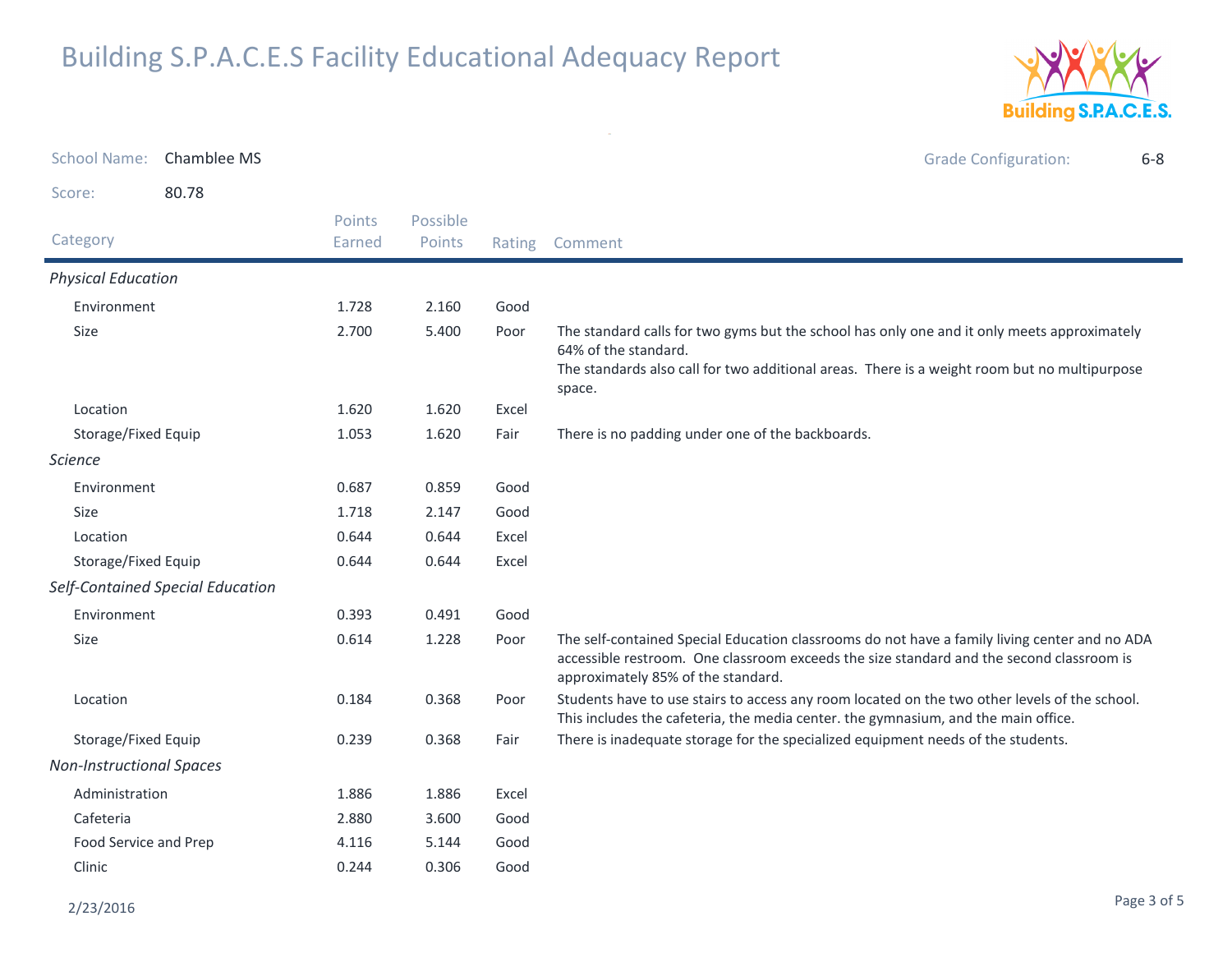

| <b>School Name:</b>              | Chamblee MS                           |        |          |        | <b>Grade Configuration:</b><br>$6 - 8$                                                                                                                                                                                                           |
|----------------------------------|---------------------------------------|--------|----------|--------|--------------------------------------------------------------------------------------------------------------------------------------------------------------------------------------------------------------------------------------------------|
| Score:                           | 80.78                                 |        |          |        |                                                                                                                                                                                                                                                  |
|                                  |                                       | Points | Possible |        |                                                                                                                                                                                                                                                  |
| Category                         |                                       | Earned | Points   | Rating | Comment                                                                                                                                                                                                                                          |
| <b>Non-Instructional Spaces</b>  |                                       |        |          |        |                                                                                                                                                                                                                                                  |
| Counseling                       |                                       | 0.382  | 0.382    | Excel  |                                                                                                                                                                                                                                                  |
|                                  | <b>Custodial and Maintenance</b>      | 0.360  | 0.450    | Good   |                                                                                                                                                                                                                                                  |
| <b>Student Restrooms</b>         |                                       | 0.835  | 0.835    | Excel  |                                                                                                                                                                                                                                                  |
|                                  | Faculty Work Space and Toilets        | 0.815  | 0.815    | Excel  |                                                                                                                                                                                                                                                  |
| <b>Outside Spaces</b>            |                                       |        |          |        |                                                                                                                                                                                                                                                  |
| Vehicular Traffic                |                                       | 3.600  | 3.600    | Excel  |                                                                                                                                                                                                                                                  |
| Pedestrian Traffic               |                                       | 0.389  | 0.389    | Excel  |                                                                                                                                                                                                                                                  |
| Parking                          |                                       | 0.619  | 0.774    | Good   |                                                                                                                                                                                                                                                  |
|                                  | <b>Athletic Fields and Facilities</b> | 0.942  | 0.942    | Excel  |                                                                                                                                                                                                                                                  |
| Safety and Security              |                                       |        |          |        |                                                                                                                                                                                                                                                  |
| Fencing                          |                                       | 0.454  | 0.698    | Fair   | There is only one side of the building that has fencing.                                                                                                                                                                                         |
| Signage & Way Finding            |                                       | 0.720  | 0.900    | Good   |                                                                                                                                                                                                                                                  |
| Ease of Supervision              |                                       | 1.755  | 2.700    | Fair   | There are several blind spots. There are not enough outside cameras to see all immediate areas<br>outside the building and the camera system does not work consistently. There are no cameras in<br>the parking lot or in the front office area. |
| <b>Controlled Entrances</b>      |                                       | 0.225  | 0.450    | Poor   | There is a security office as you enter but no card or camera system and no security vestibule.                                                                                                                                                  |
| <b>Technology Readiness</b>      |                                       |        |          |        |                                                                                                                                                                                                                                                  |
| <b>IDF &amp; MDF Environment</b> |                                       | 1.500  | 1.500    | Good   |                                                                                                                                                                                                                                                  |
| <b>Electrical Power</b>          |                                       | 1.000  | 1.000    | Good   |                                                                                                                                                                                                                                                  |
|                                  | Equity of Access, Wireless & Drops    | 1.000  | 1.000    | Good   |                                                                                                                                                                                                                                                  |
| <b>LAN Connectivity</b>          |                                       | 1.500  | 1.500    | Good   |                                                                                                                                                                                                                                                  |
| <b>WAN Backbone</b>              |                                       | 1.000  | 1.000    | Good   |                                                                                                                                                                                                                                                  |
| <b>LAN-WAN Performance</b>       |                                       | 1.000  | 1.000    | Good   |                                                                                                                                                                                                                                                  |
|                                  | Faculty & Staff Technology            | 1.000  | 1.000    | Good   |                                                                                                                                                                                                                                                  |